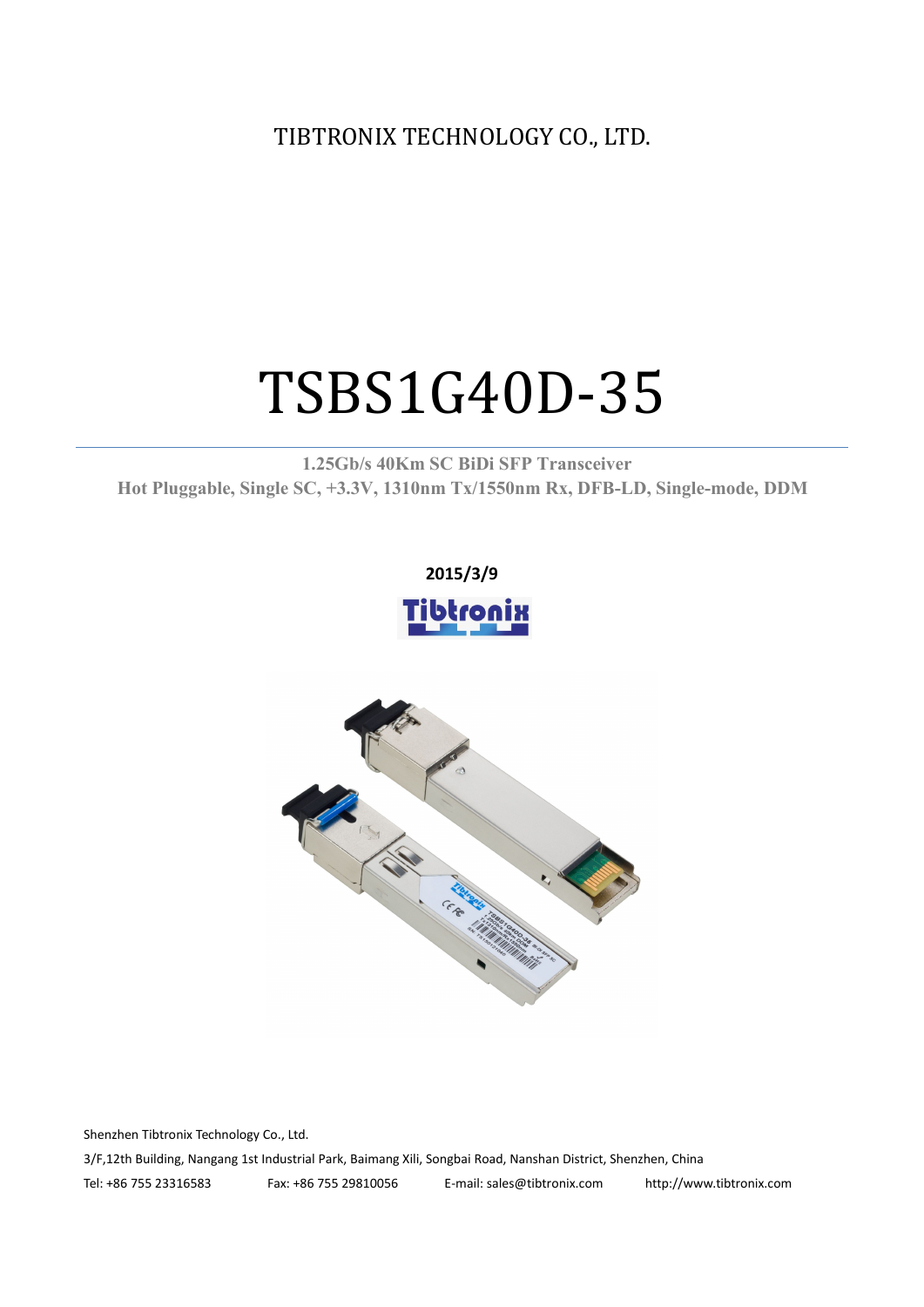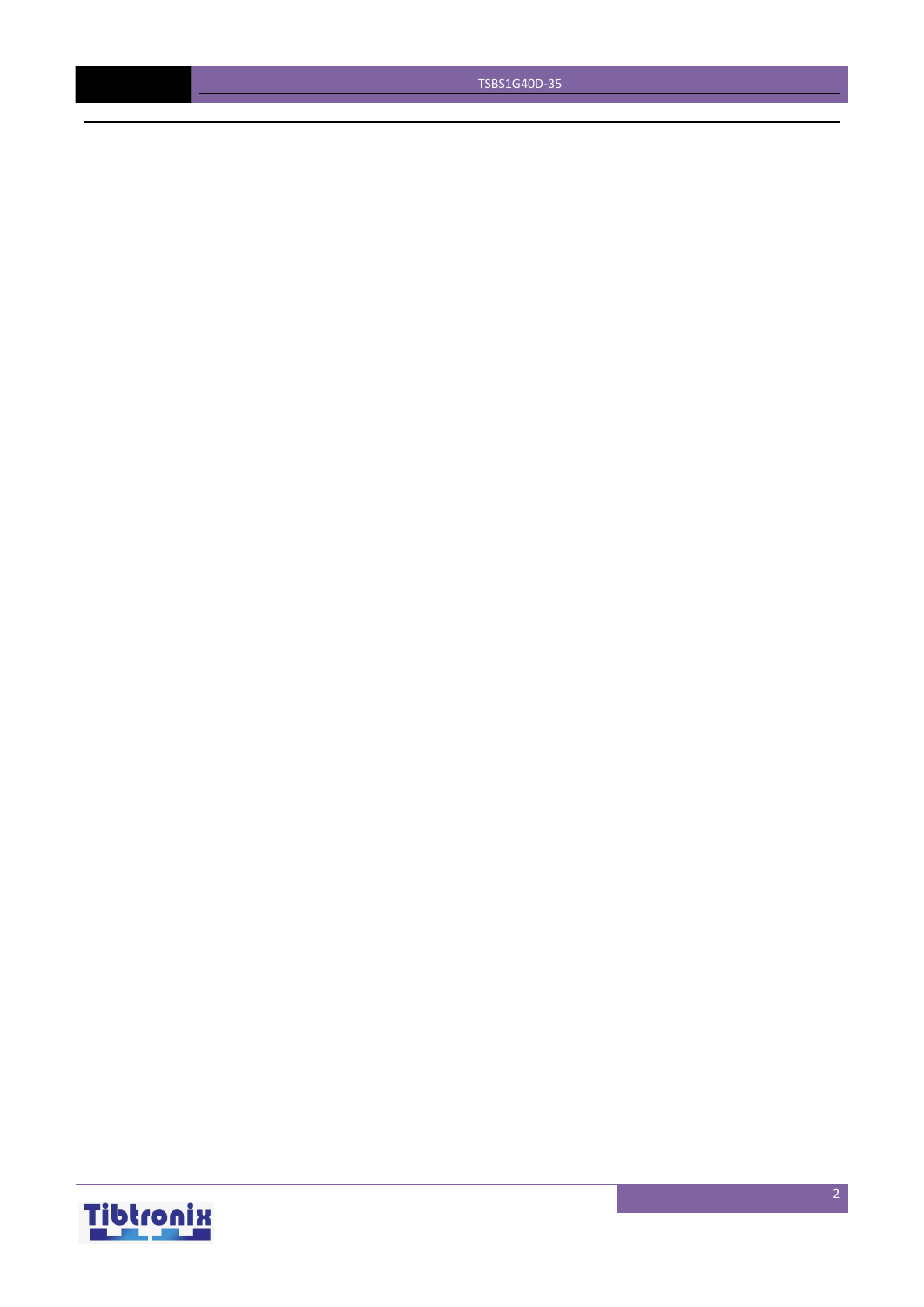#### **Features:**

- $\diamond$  Up to 1.25Gb/s Data Links
- $\Leftrightarrow$  Hot-Pluggable
- $\Leftrightarrow$  Single SC connector
- $\diamond$  Up to 40 km on 9/125 µm SMF
- $\diamond$  1310nm DFB laser transmitter
- $\diamond$  1550nm PIN photo-detector
- $\diamond$  Single +3.3V Power Supply
- $\Diamond$  Monitoring Interface Compliant with SFF-8472
- $\Leftrightarrow$  Maximum Power <1W
- $\Diamond$  Industrial /Extended/ Commercial operating temperature range: -40°C to 85°C/-5°C to 85°C/-0°C to 70°C Version available
- $\Leftrightarrow$  RoHS compliant and Lead Free

#### **Applications:**

- 1000Base-EX Ethernet
- Metro/Access Networks
- $\diamond$  1×Fibre Channel
- $\Leftrightarrow$  Other Optical Links

#### **Description:**

TIBTRONIX's TSBS1G40D-35 Transceivers are a high performance, cost effective module which have a single SC optics interface. They are compatible with the Small Form Factor Pluggable Multi-Sourcing Agreement (MSA) and Digital diagnostics functions are available via the 2-wire serial bus specified in SFF-8472. The receiver section uses a PIN receiver and the transmitter uses a 1310 nm DFB laser, up to 22dB link budge ensure this module 1000Base-EX Ethernet 40km application.

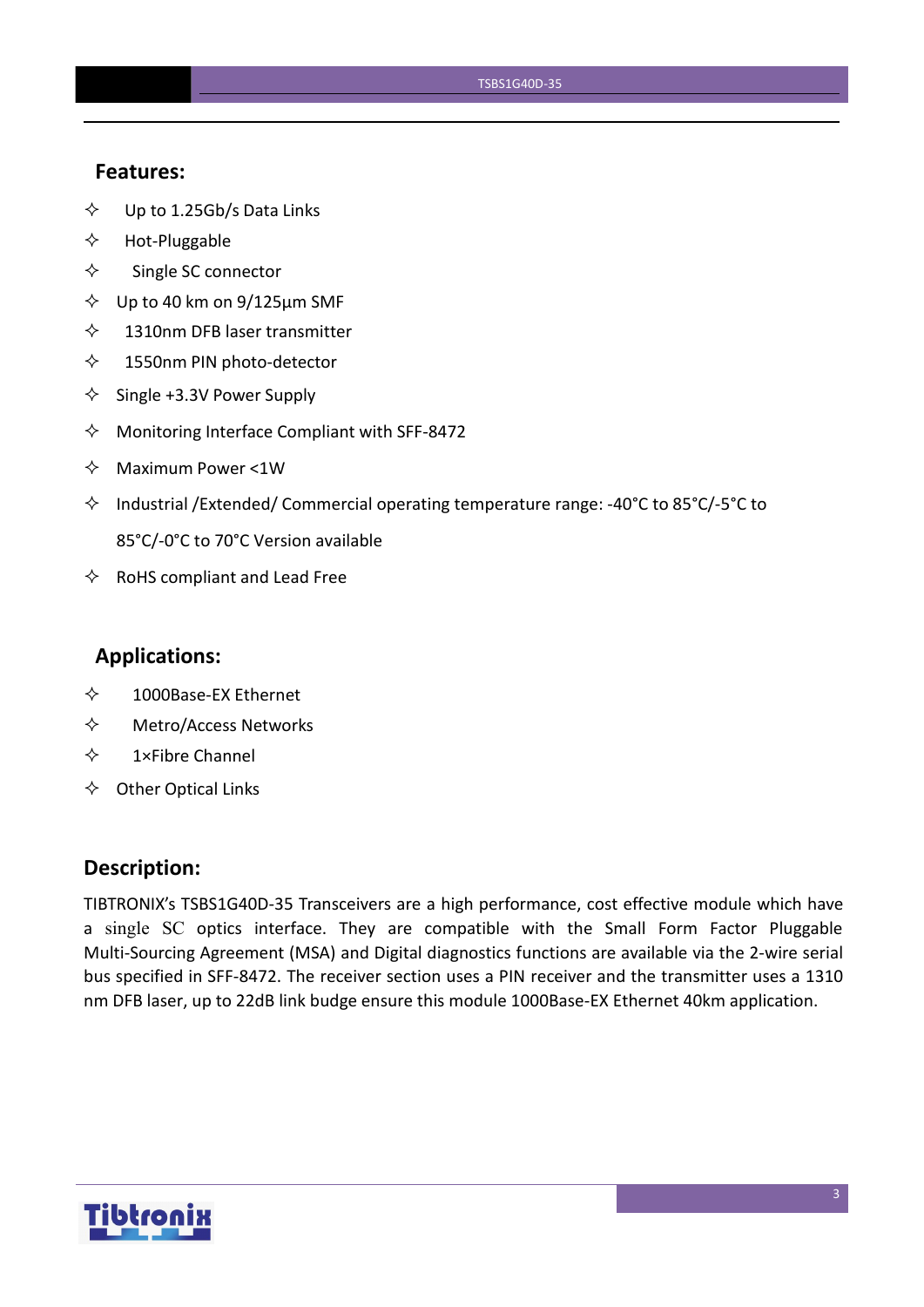# **Absolute Maximum Ratings**

| <b>Parameter</b>         | Symbol   | Min.   | <b>Typical</b> | Max.  | Unit        |
|--------------------------|----------|--------|----------------|-------|-------------|
| Storage Temperature      | l S      | -40    |                | $+85$ | $\sim$<br>◡ |
| Supply Voltage           | $V_{CC}$ | $-0.5$ |                | 4     |             |
| <b>Relative Humidity</b> | RH       |        |                | 85    | %           |

# **Recommended Operating Environment:**

| <b>Parameter</b>           | Symbol     | Min.      | <b>Typical</b> | Max. | Unit     |              |
|----------------------------|------------|-----------|----------------|------|----------|--------------|
|                            | Industrial |           | $-40$          |      | 85       | $^{\circ}$ C |
| Case operating Temperature | Extended   | $T_c$     | $-5$           |      | 85       | $^{\circ}$ C |
|                            | Commercial |           | 0              |      | $+70$    | $^{\circ}$ C |
| <b>Supply Voltage</b>      |            | $V_{CC}$  | 3.135          |      | 3.465    | V            |
| <b>Supply Current</b>      |            | Icc       |                |      | 300      | mA           |
| Inrush Current             |            | Isurge    |                |      | $lcc+30$ | mA           |
| <b>Maximum Power</b>       |            | $P_{max}$ |                |      | 1        | W            |

## $\bullet$  Electrical Characteristics(T<sub>OP</sub> = -40 to 85°C, VCC = 3.135 to 3.465 Volts)

| <b>Parameter</b>                    | Symbol                      | Min.        | <b>Typical</b> | Max.           | <b>Unit</b> | <b>Note</b> |
|-------------------------------------|-----------------------------|-------------|----------------|----------------|-------------|-------------|
| <b>Transmitter Section:</b>         |                             |             |                |                |             |             |
| Input differential impedance        | $R_{in}$                    | 90          | 100            | 110            |             |             |
| Single ended data input swing       | $V_{\text{in PP}}$          | 250         |                | 1200           | $mVp-p$     |             |
| <b>Transmit Disable Voltage</b>     | $V_D$                       | $Vcc - 1.3$ |                | <b>Vcc</b>     | V           | 2           |
| <b>Transmit Enable Voltage</b>      | $V_{EN}$                    | Vee         |                | $Vee+0.8$      | $\vee$      |             |
| <b>Transmit Disable Assert Time</b> | <b>T</b> <sub>dessert</sub> |             |                | 10             | us          |             |
| <b>Receiver Section:</b>            |                             |             |                |                |             |             |
| Single ended data output swing      | Vout, pp                    | 300         |                | 800            | mv          | 3           |
| LOS Fault                           | Vlosfault                   | $Vcc - 0.5$ |                | $V_{CC\_host}$ | $\vee$      | 5           |
| <b>LOS Normal</b>                   | $V_{\text{los norm}}$       | $V_{ee}$    |                | $V_{ee}$ +0.5  | $\vee$      | 5           |
| Power Supply Rejection              | <b>PSR</b>                  | 100         |                |                | mVpp        | 6           |

Note:

1. AC coupled.

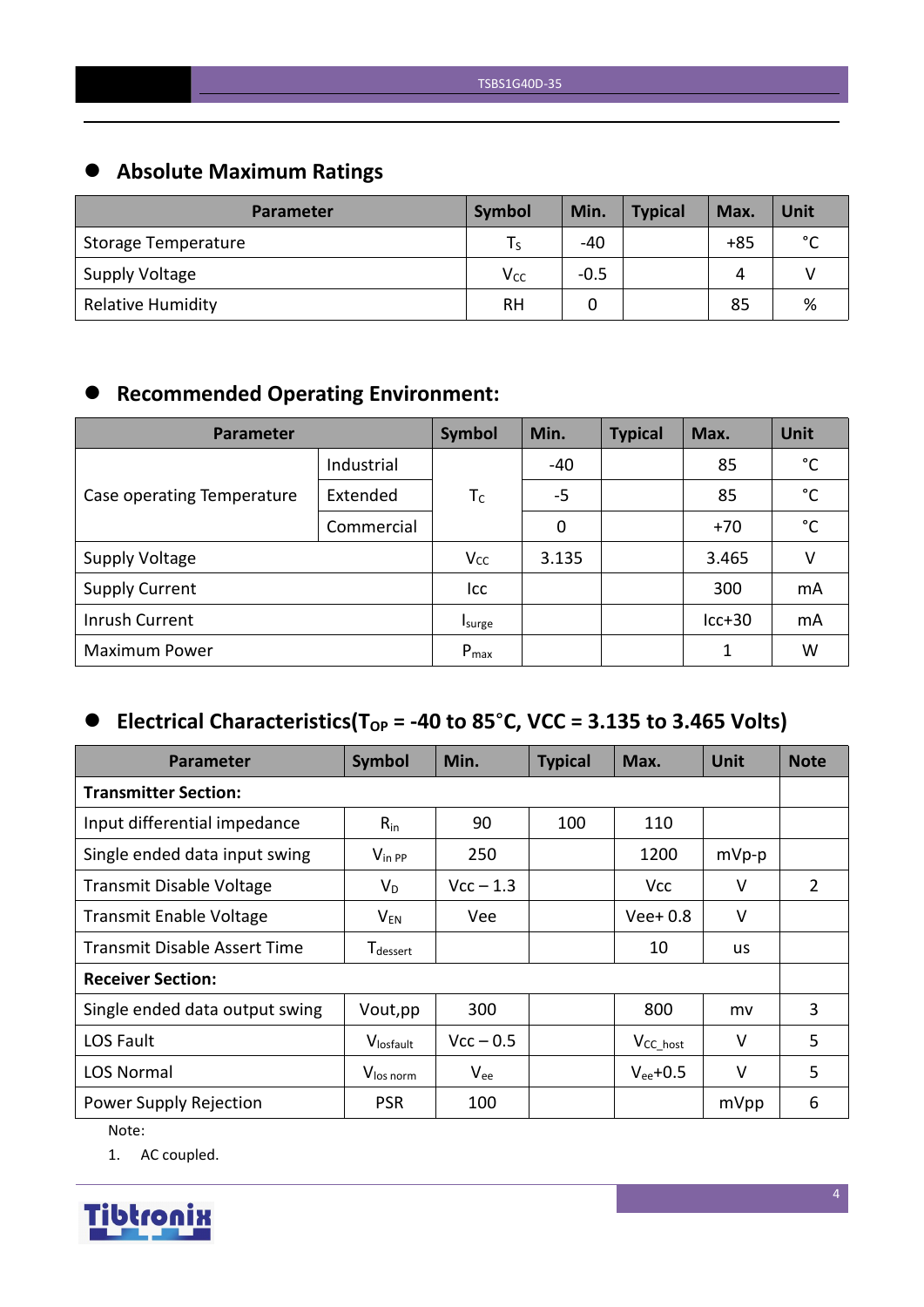- 2. Or open circuit.
- 3. Into 100 ohm differential termination.
- $4. \quad 20 80 \%$
- 5. LOS is LVTTL. Logic 0 indicates normal operation; logic 1 indicates no signal detected.
- 6. All transceiver specifications are compliant with a power supply sinusoidal modulation of 20 Hz to 1.5MHz up to specified value applied through the powersupply filtering network shown on page 23 of the Small Form-factor Pluggable (SFP) Transceiver Multi-Source Agreement (MSA), September 14, 2000.

#### **Optical Parameters(T<sub>OP</sub>** = -40 to 85°C, VCC = 3.135 to 3.465 Volts)

| <b>Parameter</b>                                      | <b>Symbol</b>     | Min.  | <b>Typical</b>                                    | Max.         | <b>Unit</b> | <b>Note</b>    |
|-------------------------------------------------------|-------------------|-------|---------------------------------------------------|--------------|-------------|----------------|
| <b>Transmitter Section:</b>                           |                   |       |                                                   |              |             |                |
| Center Wavelength                                     | $\lambda_{\rm c}$ | 1290  | 1310                                              | 1330         | nm          |                |
| Spectral Width                                        | σ                 |       |                                                   | $\mathbf{1}$ | nm          |                |
| Sidemode Supression ratio                             | SSRmin            | 30    |                                                   |              | dB          |                |
| <b>Optical Output Power</b>                           | $P_{\text{out}}$  | $-2$  |                                                   | $+3$         | dBm         | $\mathbf{1}$   |
| <b>Extinction Ratio</b>                               | <b>ER</b>         | 9     |                                                   |              | dB          |                |
| <b>Optical Rise/Fall Time</b>                         | $t_r / t_f$       |       |                                                   | 260          | ps          | $\overline{2}$ |
| <b>Relative Intensity Noise</b>                       | <b>RIN</b>        |       |                                                   | $-120$       | dB/Hz       |                |
| <b>Total Jitter Contribution</b>                      | TX A TJ           |       |                                                   | 0.284        | UI          | $\overline{3}$ |
| Eye Mask for Optical Output                           |                   |       | Compliant with IEEE802.3 z (class 1 laser safety) |              |             |                |
| <b>Receiver Section:</b>                              |                   |       |                                                   |              |             |                |
| Optical Input Wavelength                              | $\lambda_c$       | 1530  | 1550                                              | 1570         | nm          |                |
| Receiver Overload                                     | $P_{ol}$          | $-3$  |                                                   |              | dBm         | $\overline{4}$ |
| <b>RX Sensitivity</b>                                 | Sen               |       |                                                   | $-23$        | dBm         | $\overline{4}$ |
| RX LOS Assert                                         | LOS <sub>A</sub>  | $-40$ |                                                   |              | dBm         |                |
| RX LOS De-assert                                      | LOS <sub>D</sub>  |       |                                                   | $-24$        | dBm         |                |
| RX LOS Hysteresis                                     | LOS <sub>H</sub>  | 0.5   |                                                   |              | dB          |                |
| <b>General Specifications:</b>                        |                   |       |                                                   |              |             |                |
| Data Rate                                             | <b>BR</b>         |       | 1.25                                              |              | Gb/s        |                |
| <b>Bit Error Rate</b>                                 | <b>BER</b>        |       |                                                   | $10^{-12}$   |             |                |
| Max. Supported Link Length on<br>9/125µm SMF@1.25Gb/s | $L_{MAX}$         |       | 40                                                |              | km          |                |
| <b>Total System Budget</b>                            | <b>LB</b>         | 21    |                                                   |              | dB          |                |

Note

1. The optical power is launched into SMF.

2. 20-80%.

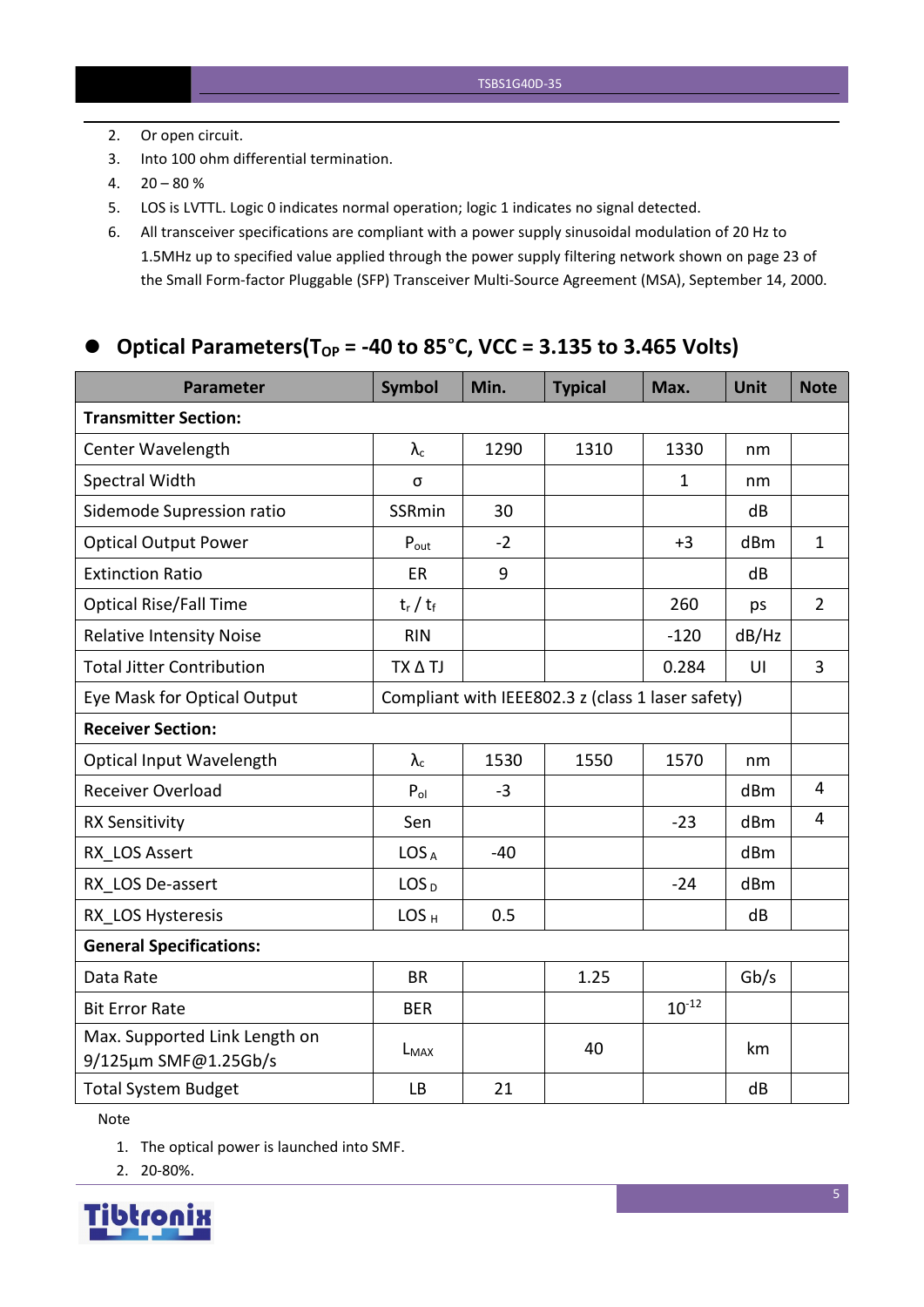- 3. Contributed total jitter is calculated from DJ and RJ measurements using  $TJ = RJ + DJ$ . Contributed RJ is calculated for 1x10-12 BER bymultiplying the RMS jitter (measured on a single rise or fall edge) from the oscilloscope by 14. Per FC-PI (Table 9 - SM jitter output, note 1), the actual contributed RJ is allowed to increase above its limit if the actual contributed DJ decreases below its limits, as long as the component output DJ and TJ remain within their specifi ed FC-PI maximum limits with the worst case specified component jitter input.
- 4. Measured with PRBS  $2^{7-1}$  at  $10^{-12}$  BER

#### **Pin Assignment**

Diagram of Host Board Connector Block Pin Numbers and Name



**Diagram of Host Board Connector Block Pin Numbers and Names**

#### **Pin Function Definitions**

| <b>Pin No</b>  | <b>Name</b>        | <b>Function</b>                     | <b>Plug Seq</b> | <b>Notes</b> |
|----------------|--------------------|-------------------------------------|-----------------|--------------|
|                | VeeT               | <b>Transmitter Ground</b>           |                 |              |
| $\overline{2}$ | <b>TX Fault</b>    | <b>Transmitter Fault Indication</b> | 3               |              |
| 3              | <b>TX Disable</b>  | <b>Transmitter Disable</b>          | 3               | 2            |
| 4              | MOD-DEF2           | <b>Module Definition</b>            | $\overline{2}$  | 3            |
| 5              | MOD-DEF1           | Module Definition 1                 | 3               | 3            |
| -6             | MOD-DEF0           | Module Definition 0                 | 3               | 3            |
|                | <b>Rate Select</b> | Not Connected                       | 3               | 4            |
| 8              | <b>LOS</b>         | Loss of Signal                      | 3               | 5            |
| 9              | <b>VeeR</b>        | <b>Receiver Ground</b>              |                 |              |
| 10             | <b>VeeR</b>        | <b>Receiver Ground</b>              |                 |              |
| 11             | VeeR               | <b>Receiver Ground</b>              |                 |              |

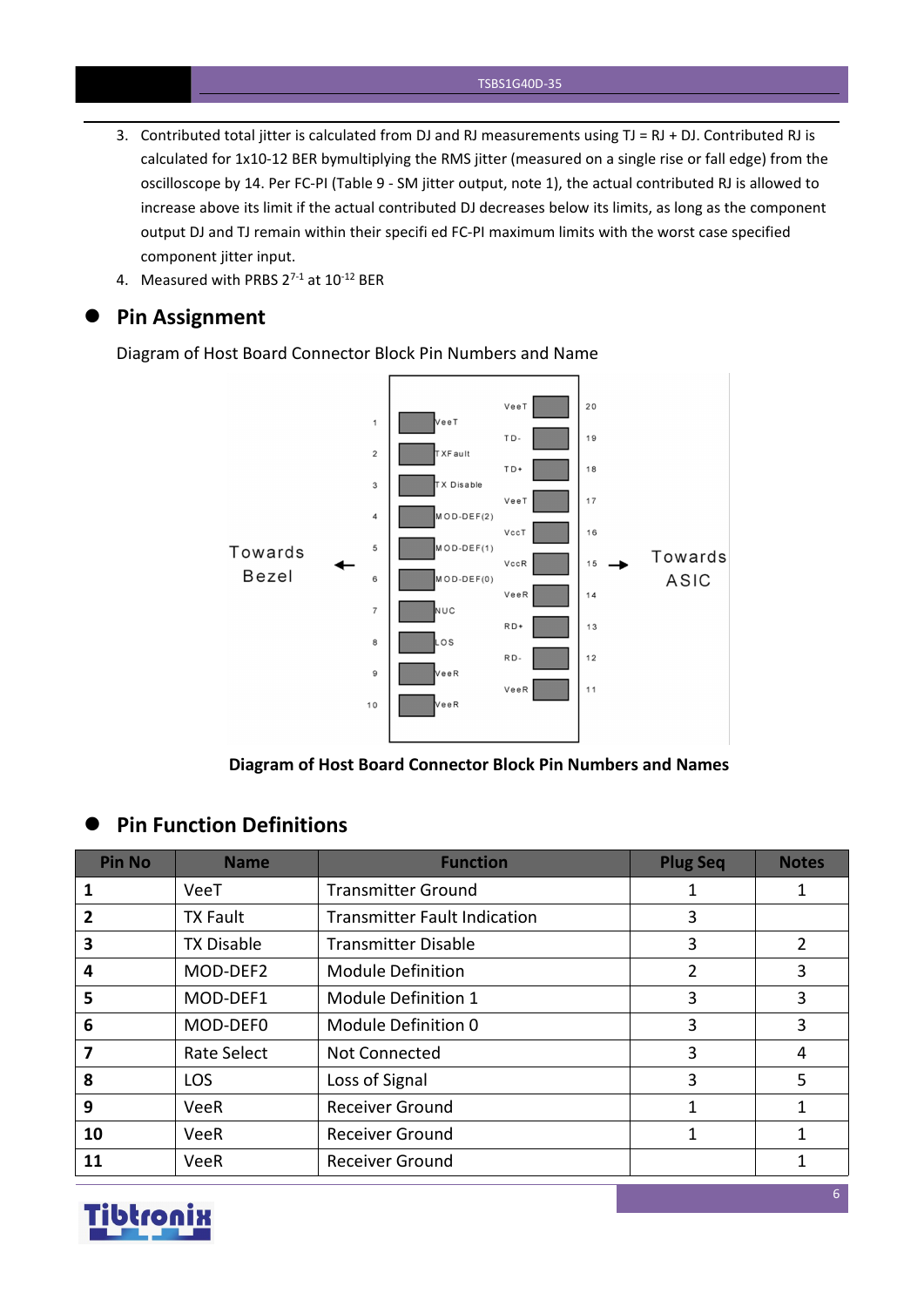|    |             | TSBS1G40D-35              |   |
|----|-------------|---------------------------|---|
|    |             |                           |   |
| 12 | $RD-$       | Inv. Received Data Out    | b |
| 13 | $RD+$       | <b>Received Data Out</b>  | 6 |
| 14 | <b>VeeR</b> | <b>Receiver Ground</b>    |   |
| 15 | <b>VccR</b> | <b>Receiver Power</b>     |   |
| 16 | <b>VccT</b> | <b>Transmitter Power</b>  |   |
| 17 | VeeT        | <b>Transmitter Ground</b> |   |
| 18 | $TD+$       | Transmit Data In          | b |

**19** TD- Inv. Transmit In 19 3 6

**Notes:**

- 1. Circuit ground is internally isolated from chassis ground.
- 2. Laser output disabled on TDIS >2.0V or open, enabled on TDIS <0.8V.

**20** VeeT Transmitter Ground 1 1

- 3. Should be pulled up with 4.7k 10 kohms on host board to a voltage between 2.0V and 3.6V. MOD\_DEF(0) pulls line low to indicate module is plugged in.
- 4. Rate select is not used
- 5. LOS is open collector output. Should be pulled up with 4.7k 10 kohms on host board to a voltage between 2.0V and 3.6V. Logic 0 indicates normal operation; logic 1 indicates loss of signal.
- 6. AC Coupled
- 

#### **SFP Module EEPROM Information and Management**

The SFP modules implement the 2-wire serial communication protocol as defined in the SFP -8472. The serial ID information of the SFP modules and Digital Diagnostic Monitor parameters can be accessed through the I<sup>2</sup>C interface at address A0h and A2h. The memory is mapped in Table 1. Detailed ID information (A0h) is listed in Table 2. And the DDM specification at address A2h. For more details of the memory map and byte definitions, please refer to the SFF-8472, "Digital Diagnostic Monitoring Interface for Optical Transceivers". The DDM parameters have been internally calibrated.

**Table 1.** Digital Diagnostic Memory Map (Specific Data Field Descriptions)

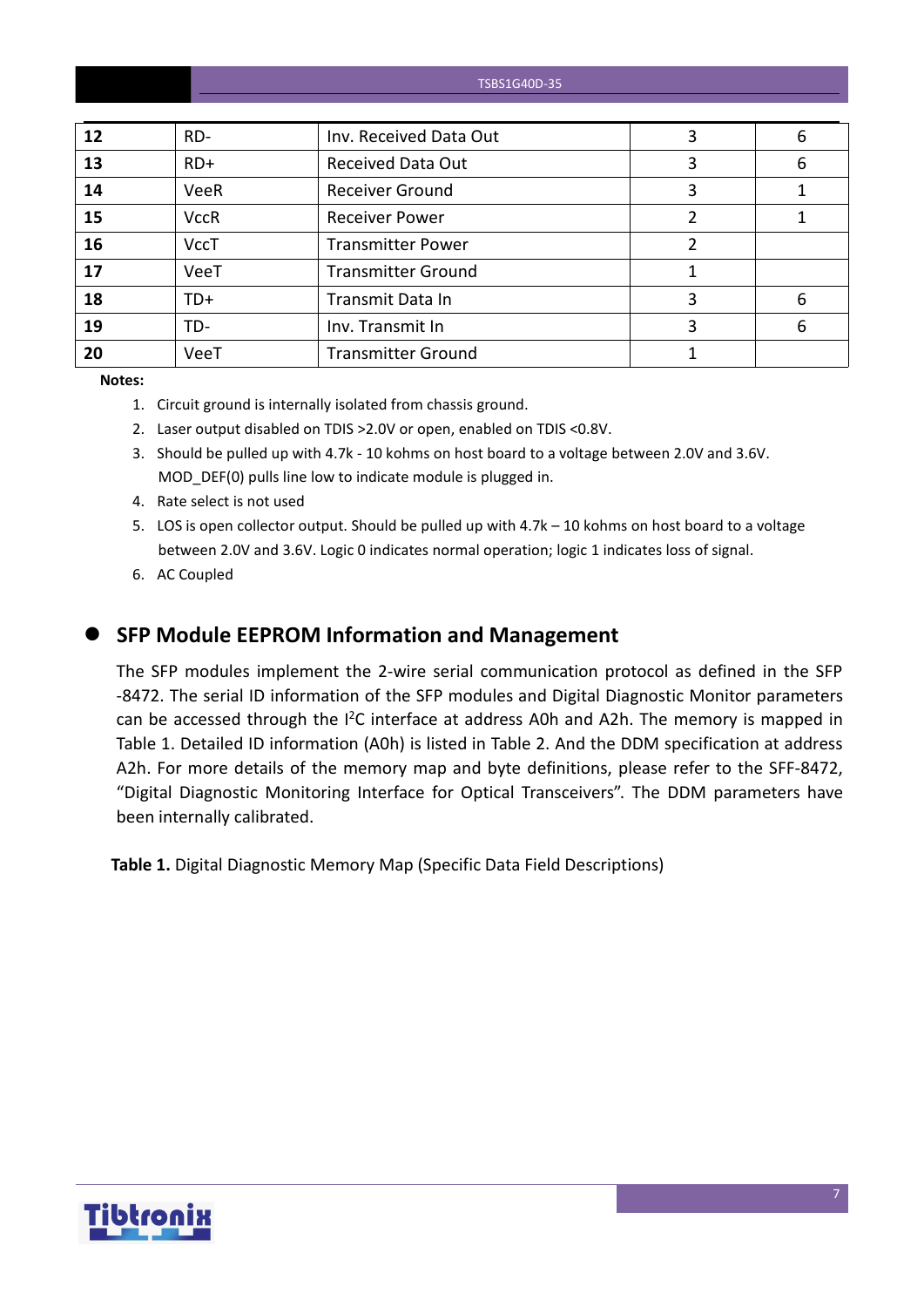

#### **Table 2** - EEPROM Serial ID Memory Contents (**A0h**)

| <b>Data</b>               | Length         | Name of        | <b>Description and Contents</b>                        |
|---------------------------|----------------|----------------|--------------------------------------------------------|
| <b>Address</b>            | (Byte)         | Length         |                                                        |
| <b>Base ID Fields</b>     |                |                |                                                        |
| 0                         | $\mathbf{1}$   | Identifier     | Type of Serial transceiver (03h=SFP)                   |
| $\mathbf{1}$              | $\mathbf{1}$   | Reserved       | Extended identifier of type serial transceiver (04h)   |
| 2                         | 1              | Connector      | Code of optical connector type (07=LC)                 |
| $3 - 10$                  | 8              | Transceiver    |                                                        |
| 11                        | $\mathbf{1}$   | Encoding       | NRZ(03h)                                               |
| 12                        | $\mathbf{1}$   | BR, Nominal    | Nominal baud rate, unit of 100Mbps                     |
| $13 - 14$                 | $\overline{2}$ | Reserved       | (0000h)                                                |
| 15                        | $\mathbf{1}$   | Length(9um)    | Link length supported for 9/125um fiber, units of 100m |
| 16                        | $\mathbf{1}$   | Length(50um)   | Link length supported for 50/125um fiber, units of 10m |
| 17                        | $\mathbf{1}$   | Length(62.5um) | Link length supported for 62.5/125um fiber, units of   |
|                           |                |                | 10 <sub>m</sub>                                        |
| 18                        | $\mathbf{1}$   | Length(Copper) | Link length supported for copper, units of meters      |
| 19                        | $\mathbf{1}$   | Reserved       |                                                        |
| $20 - 35$                 | 16             | Vendor Name    | SFP vendor name: TIBTRONIX                             |
| 36                        | $\mathbf{1}$   | Reserved       |                                                        |
| 37-39                     | 3              | Vendor OUI     | SFP transceiver vendor OUI ID                          |
| 40-55                     | 16             | Vendor PN      | Part Number: "TSBS1G40D-35" (ASCII)                    |
| 56-59                     | $\overline{4}$ | Vendor rev     | Revision level for part number                         |
| 60-62                     | 3              | Reserved       |                                                        |
| 63                        | $\mathbf{1}$   | <b>CCID</b>    | Least significant byte of sum of data in address 0-62  |
| <b>Extended ID Fields</b> |                |                |                                                        |
| 64-65                     | $\overline{2}$ | Option         | Indicates which optical SFP signals are implemented    |
|                           |                |                | (001Ah = LOS, TX FAULT, TX DISABLE all supported)      |

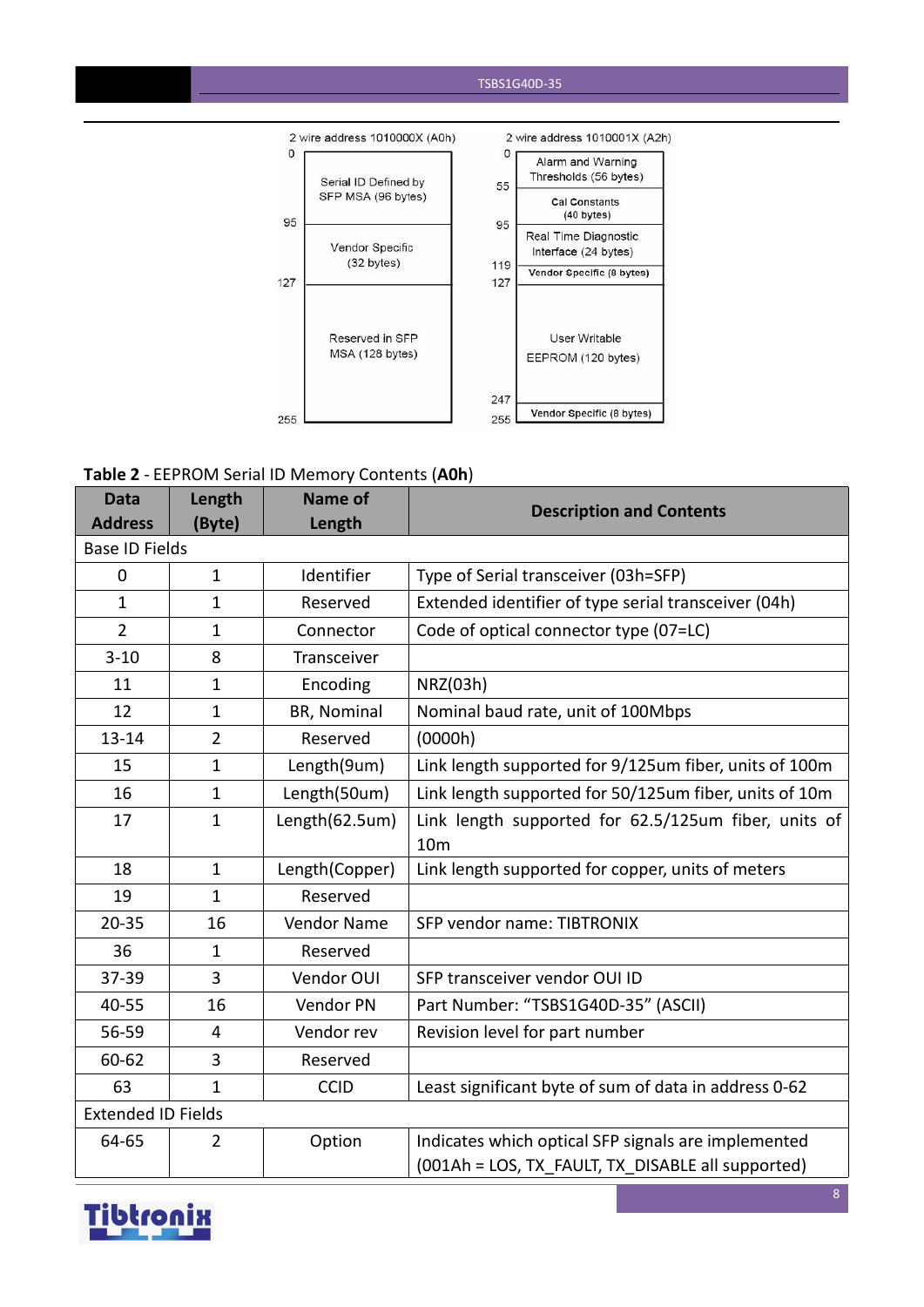| 66      |                           | BR, max     | Upper bit rate margin, units of %                      |
|---------|---------------------------|-------------|--------------------------------------------------------|
| 67      |                           | BR, min     | Lower bit rate margin, units of %                      |
| 68-83   | 16                        | Vendor SN   | Serial number (ASCII)                                  |
| 84-91   | 8                         | Date code   | TIBTRONIX's Manufacturing date code                    |
| 92-94   | 3                         | Reserved    |                                                        |
| 95      |                           | <b>CCEX</b> | Check code for the extended ID Fields (addresses 64 to |
|         |                           |             | 94)                                                    |
|         | Vendor Specific ID Fields |             |                                                        |
| 96-127  | 32                        | Readable    | TIBTRONIX specific date, read only                     |
| 128-255 | 128                       | Reserved    | Reserved for SFF-8079                                  |

## **Digital Diagnostic Monitor Characteristics**

| <b>Data Address</b> | <b>Parameter</b>                    | <b>Accuracy</b> | Unit    |
|---------------------|-------------------------------------|-----------------|---------|
| 96-97               | Transceiver Internal Temperature    | ±3.0            | $\circ$ |
| 100-101             | Laser Bias Current                  | ±10             | %       |
| 100-101             | <b>Tx Output Power</b>              | ±3.0            | dBm     |
| 100-101             | Rx Input Power                      | ±3.0            | dBm     |
| 100-101             | <b>VCC3</b> Internal Supply Voltage | ±3.0            | %       |

## **Regulatory Compliance**

The TSBS1G40D-35 complies with international Electromagnetic Compatibility (EMC) and international safety requirements and standards (see details in Table following).

| Electrostatic Discharge       | MIL-STD-883E                  | Class 1(>1000 V)              |
|-------------------------------|-------------------------------|-------------------------------|
| (ESD) to the Electrical Pins  | Method 3015.7                 |                               |
| Electrostatic Discharge (ESD) | IEC 61000-4-2                 | Compatible with standards     |
| to the Single SC Receptacle   | GR-1089-CORE                  |                               |
| Electromagnetic               | FCC Part 15 Class B           | Compatible with standards     |
| Interference (EMI)            | EN55022 Class B (CISPR 22B)   |                               |
|                               | <b>VCCI Class B</b>           |                               |
| Laser Eye Safety              | FDA 21CFR 1040.10 and 1040.11 | Compatible with Class 1 laser |
|                               | EN60950, EN (IEC) 60825-1,2   | product.                      |

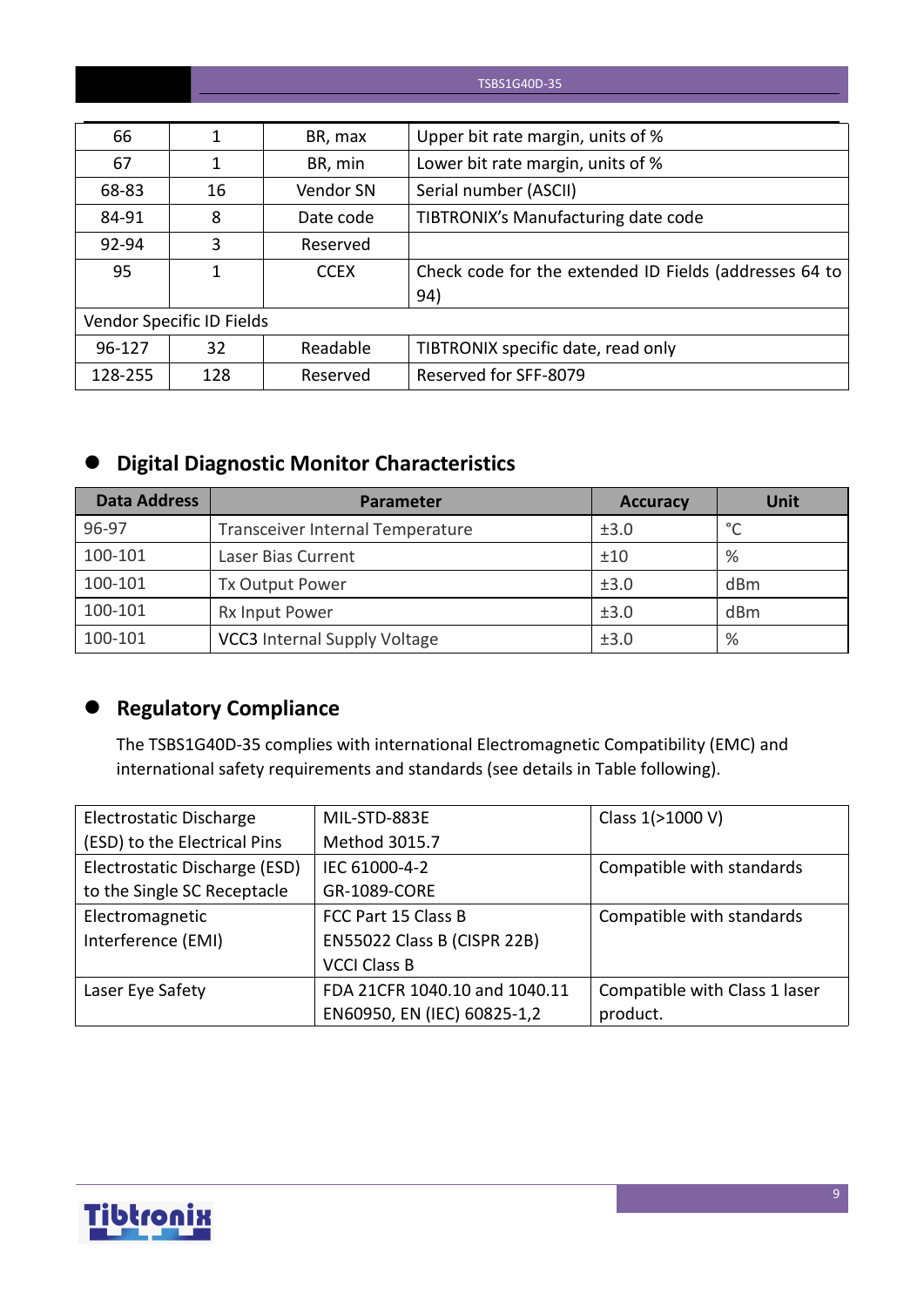## **Recommended Circuit**



**SFP Host Recommended Circuit**

**Mechanical Dimensions**